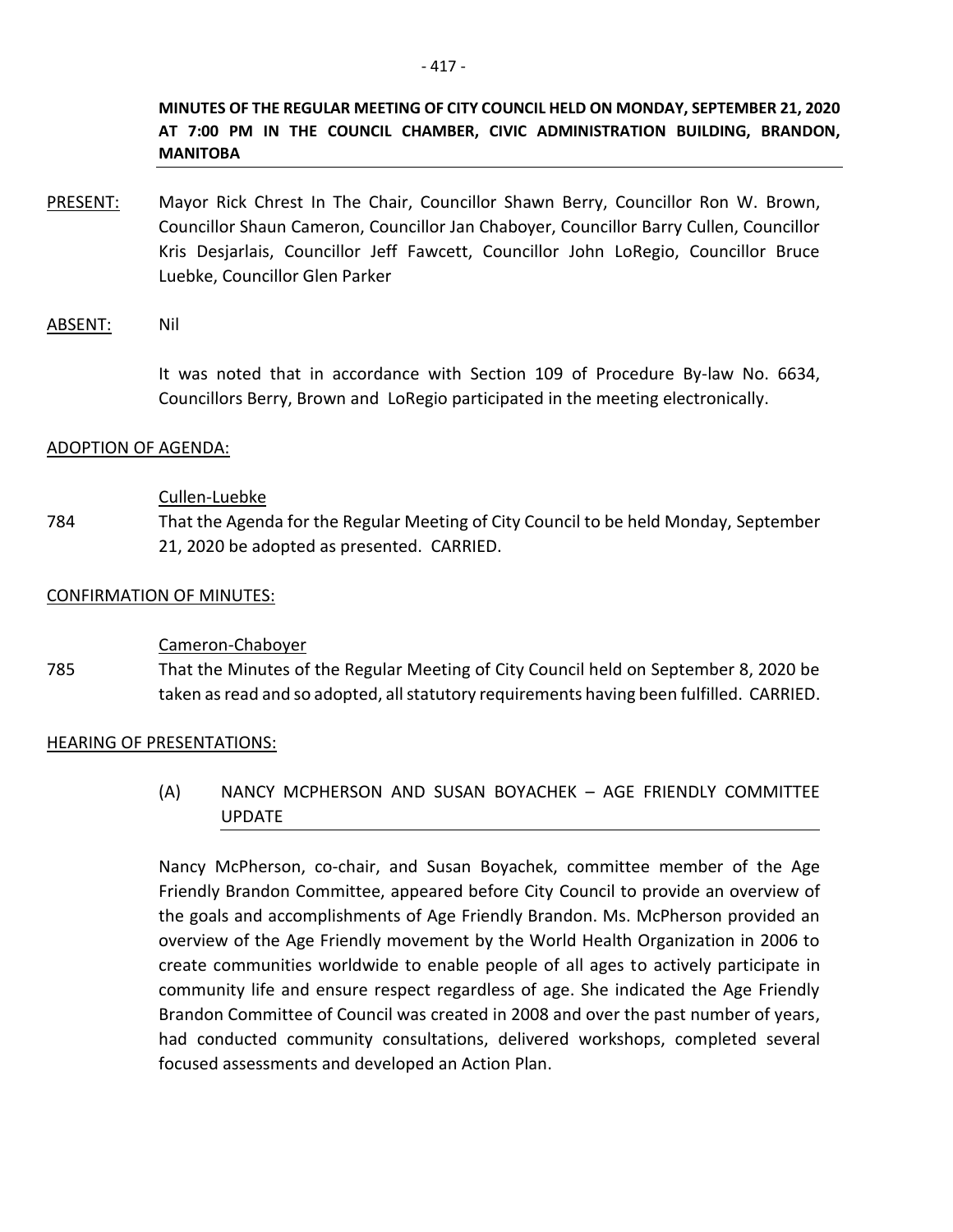She stated that in October there would be a launch of Age Friendly web page on the City of Brandon website with information about the Age Friendly Brandon Committee, their activities, goals, accomplishments, and the 2020-2021 Action Plan with additional resource links. She encouraged Council members and the public to visit the website and access these pages.

Ms. McPherson also noted October 1st was the International Day of Older Persons and the National Seniors Day in Canada and that the Age Friendly Brandon would be launching an easy access Telephone Information Line to connect people to information to local activities and community resources.

In conclusion, Ms. McPherson indicated that the Age Friendly Brandon was committed to reviewing and consulting with various City Departments to ensure age friendly principles were considered in all municipal planning processes and policy development.

## Luebke-Chaboyer

786 That the presentation by Nancy McPherson and Susan Boyachek with respect to an update on the Age Friendly Committee be received. CARRIED.

### COMMUNITY COMMENTS/FEEDBACK:

Nil

### HEARING OF DELEGATIONS:

## (A) JOHN SIMPSON – ROSSER AVENUE NAME CHANGE

John Simpson, appeared before City Council with respect to a proposed name change for Rosser Avenue. He noted that Rosser Avenue was named after Thomas Lafayette Rosser as he was instrumental is Brandon's establishment while working as a railroad construction engineer for the Canadian Pacific Railroad. He noted that Thomas Rosser was also a US Confederate Army Major General who fought for the preservation of slavery and should no longer be honoured with the name of one of Brandon's main streets. He noted other citizens were campaigning for the removal of statues or requesting the renaming of streets and schools within other similar cities across Canada and the United States for similar reasons.

In conclusion, Mr. Simpson indicated that changing street names would not erase history, but replacing or changing the name to a more worthy symbol better reflected the caring, diverse and inclusive nature of our community.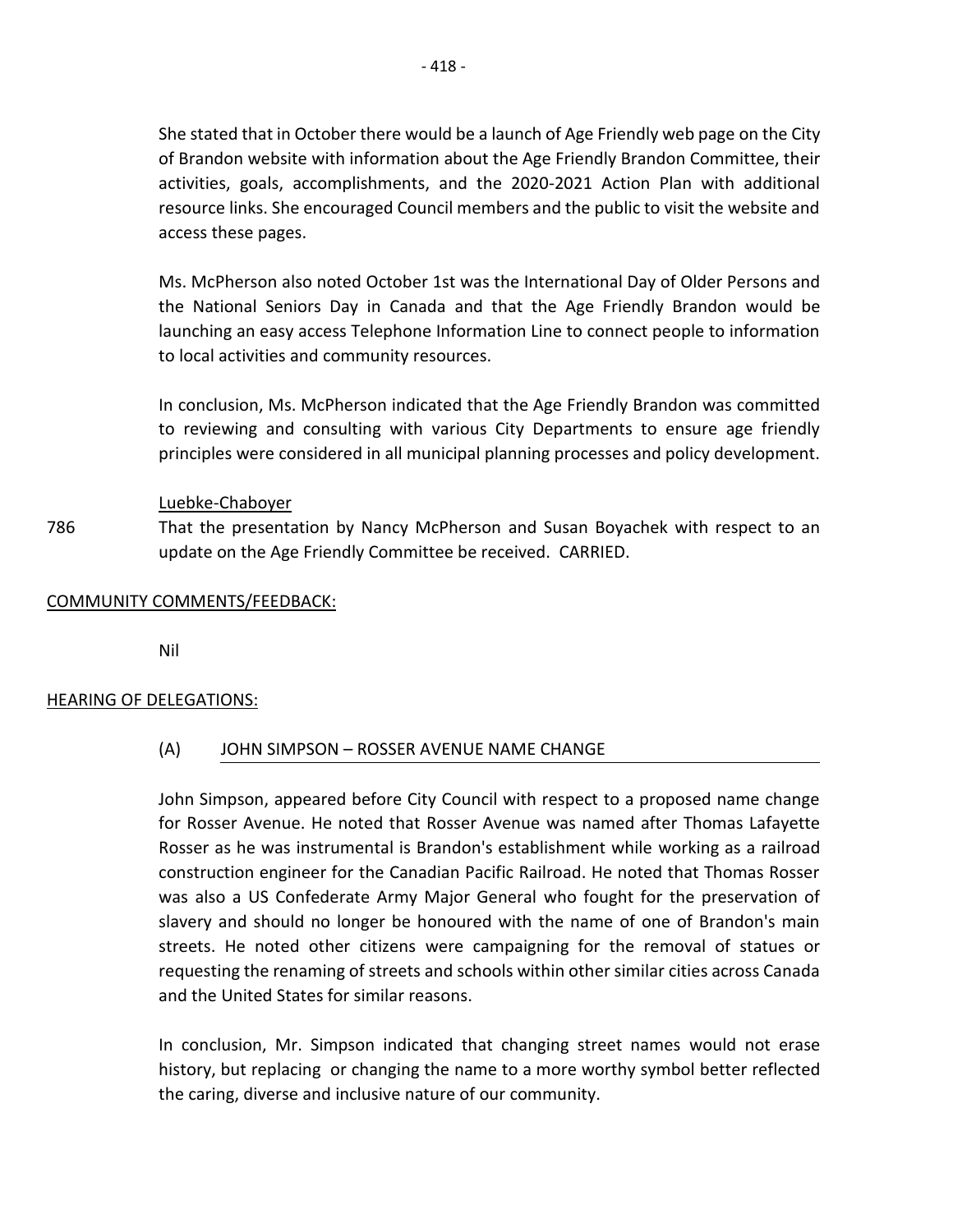Cameron-Chaboyer

787 That the presentation by John Simpson with respect to a proposed name change for Rosser Avenue be received. CARRIED.

### PUBLIC HEARINGS:

Nil

## COMMUNICATIONS & PETITIONS:

Nil

## COMMITTEE REPORTS:

(A) POVERTY COMMITTEE VERBAL SEPTEMBER 21, 2020

Councillor Luebke provided a verbal report from the meeting of the Poverty Committee held on September 16, 2020. He noted the committee was focusing on hosting an information session on universal basic income, partnering to develop a community indicator system webpage, and working on the Brandon Collaborative Initiative. He indicated the committee would continue to communicate with the Province of Manitoba in regards to private and non-profit organizations managing Manitoba Housing and the impact on potential and current tenants.

Councillor Luebke concluded by indicating concerns were raised regarding the COVID-19 pandemic with the Canadian Emergency Response Benefit ending, and the effect on the Safe and Warm Shelter should any of these vulnerable people contract the virus. At the meeting Councillor Desjarlais provided an update on his recent meeting and tour with Brandon East MLA Len Isleifson of the Brandon downtown area.

787 Luebke-Parker That the report of the Poverty Committee be received. CARRIED.

### ENQUIRIES:

## (155) DUMPING OF DEBRIS FROM STREET CLEANING NEAR QUEEN ELIZABETH PARK

Councillor Cameron advised that the area near Queen Elizabeth Park was being used as a dump site for debris collected during street cleaning and enquired if a location further away from the Park could be considered.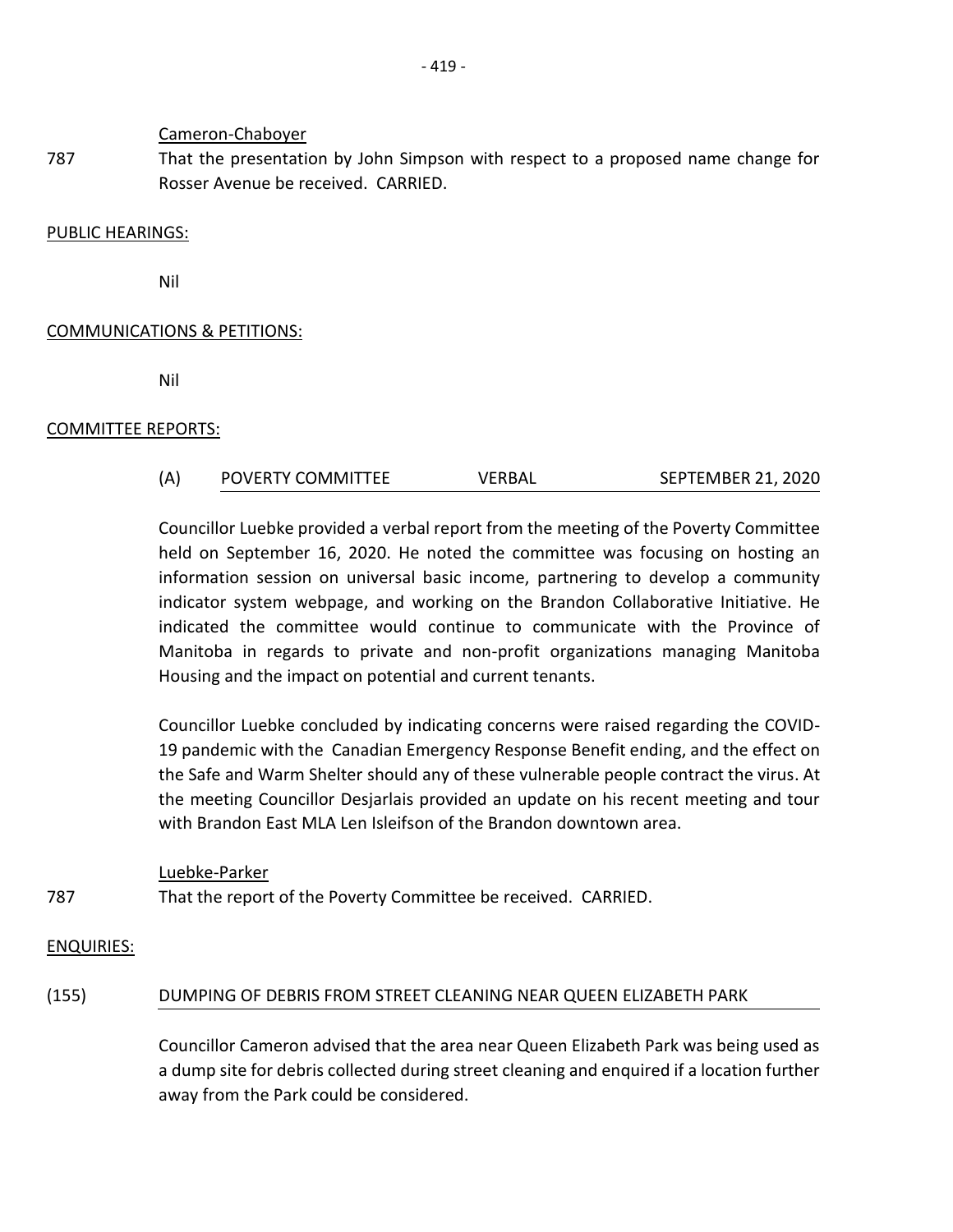## (156) SIGNAGE AT NORTHERN BACK LANE ON MCDONALD AVENUE EXIT ONTO 26TH STREET

Councillor Cameron enquired if signage could be installed where the northern back lane along McDonald Avenue exited onto 26th Street.

At the request of His Worship the Mayor, the Acting City Manager responded that following consultations with the Brandon Police Service, the Engineering Department had deemed it necessary to install pedestrian crosswalk signage at this intersection. Mr. Hammond confirmed that the signs were expected to be installed within the next week.

## (157) UPDATE ON SCOPE OF MILLING/PAVING WORK IN 600 BLOCK OF 21ST STREET

Councillor Cameron requested an update on the scope of the milling/paving work underway in the 600 Block of 21st Street, inclusive of potential for curb replacement in the area.

At the request of His Worship the Mayor, the Acting City Manager confirmed that 50 mm of asphalt was being removed and replaced in the 600 Block of 21st Street. He advised that curb replacement was not included in the Engineering Department's 10- Year Capital Plan however, the area would be reviewed and spot repairs completed as necessary.

# (158) NOTICE TO AREA RESIDENTS OF PAVING IN 200-400 BLOCK OF MCDIARMID DRIVE

Councillor Cameron noted that although signage in the area advised that paving work was to begin Tuesday, September 22, 2020, signs were removed and work started on Monday, September 21, 2020 in the 200-400 Block of McDiarmid Drive. He advised that this had left residents unprepared and without access into or out of their driveways. Councillor Cameron enquired how this situation could be addressed with the contractor to ensure it was not permitted to happen in the future and requested a follow-up with the affected residents.

At the request of His Worship the Mayor, the Acting City Manager responded that the General Manager of Development Services had been made aware of this unfortunate situation and a written response would be provided in the near future.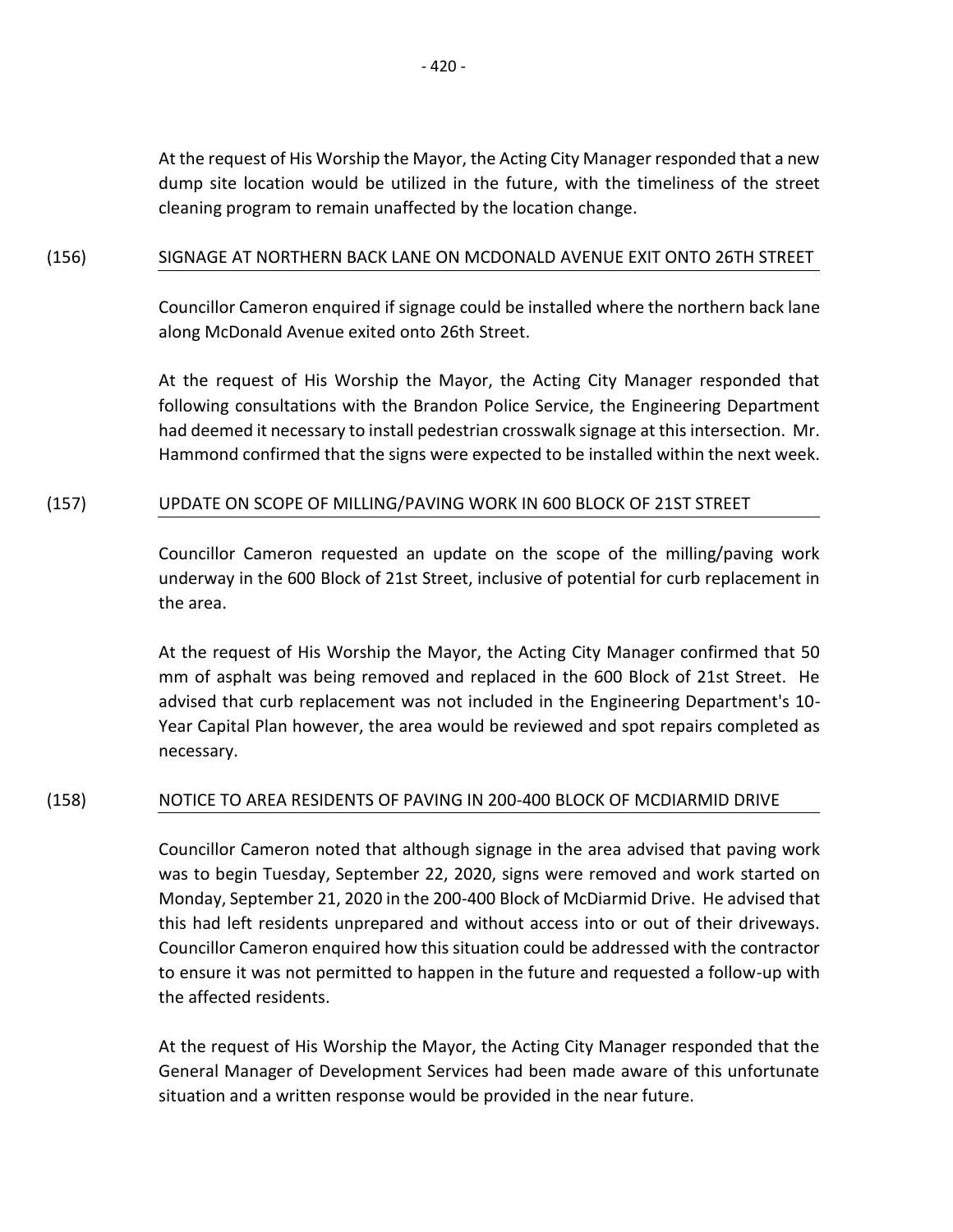### ANNOUNCEMENTS:

### RESURFACING OF COURTS AT STANLEY PARK AND WHEAT CITY GOLF COURSE

Councillor Fawcett announced that the tennis courts at Stanley Park and the Wheat City Golf Course had been resurfaced. He advised that 6 new pickle ball courts were available on a first-come, first-served basis at Stanley Park, with the four tennis courts at the Wheat City Golf Course available for booking through the Golf Course Pro Shop. Councillor Fawcett reminded everyone that the four tennis courts located in Queen Elizabeth Park were also available on a first-come, first-served basis.

### RE-OPENING OF PATH AT RIVERBANK WALKING BRIDGE

Councillor Fawcett announced that the path to the walking bridge at the Riverbank Discovery Centre had been paved and reopened.

## REMOVAL OF GRAND VALLEY ROAD DIKE PLUG

Councillor Fawcett announced that the dike plug had been removed from Grand Valley Road with clean-up efforts successfully completed.

### RESCHEDULED SOUTH CENTRE WARD MEETING

Councillor Luebke announced that the South Centre ward meeting was rescheduled for October 7, 2020 in the MNP Hall at the Keystone Centre starting at 7:00 p.m. He advised that agenda items would be announced in the near future and reminded residents that Covid-19 protocols were being followed and room capacity would be limited.

### GENERAL BUSINESS:

Nil

### BY-LAWS:

Nil